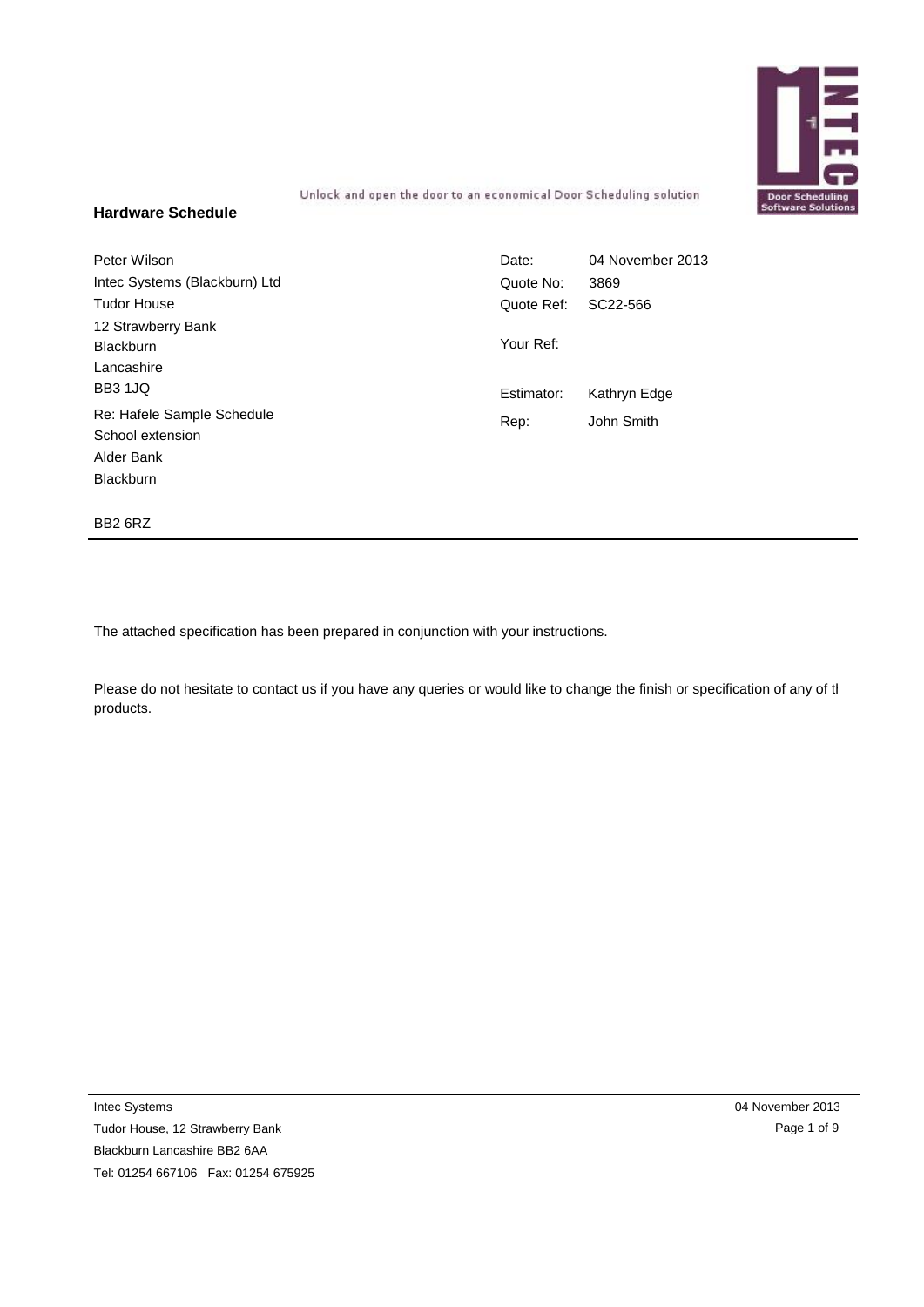

## **Re: Hafele Sample**

**Schedule** Unlock and open the door to an economical Door Scheduling solution

#### **Hardware Set Ref: C1**

| <b>Product</b> | <b>Description</b>                                 | Quantity | Unit        |
|----------------|----------------------------------------------------|----------|-------------|
| 0150-92690203  | BUTT HINGE 2BB 102X76MM SSS GRADE<br>13 CE         | 3        | <b>EACH</b> |
| 0150-90309420  | PULL HANDLE 425CCMM SSS 22MMDI                     |          | <b>EACH</b> |
| 0150-93116180  | TS2000NVBC DR CLOSER SSS                           |          | <b>EACH</b> |
| 0150-93712000  | DOOR STOP DOME SHAPE 45MMD SSS                     |          | <b>EACH</b> |
| 0150-98702020  | PICTOGRAM 75MMDIA KEEP SHUT                        | 2        | EACH        |
| 0150-98716230  | FIRE EXIT SIGN PLAST 600X200MM                     |          | <b>EACH</b> |
| 0150-98723277  | <b>KCK PLATE SQURE CRNERS</b><br>900X200X1.5MM SAA | 2        | <b>EACH</b> |
| 0150-98723140  | <b>PUSH PLATE RDIUS CRNERS</b><br>500X75X1.5MM SSS |          | <b>EACH</b> |
| 0150-95018117  | INTUMESCENT FIRE+SMOKE SEAL<br>15X4MM WHI          | 3        | <b>EACH</b> |
|                |                                                    |          |             |

**5 Doors**

**Classrom Door Door Ref Door Description** D05 D06 D<sub>07</sub> D08 D09

Intec Systems

Tudor House, 12 Strawberry Bank

Blackburn Lancashire BB2 6AA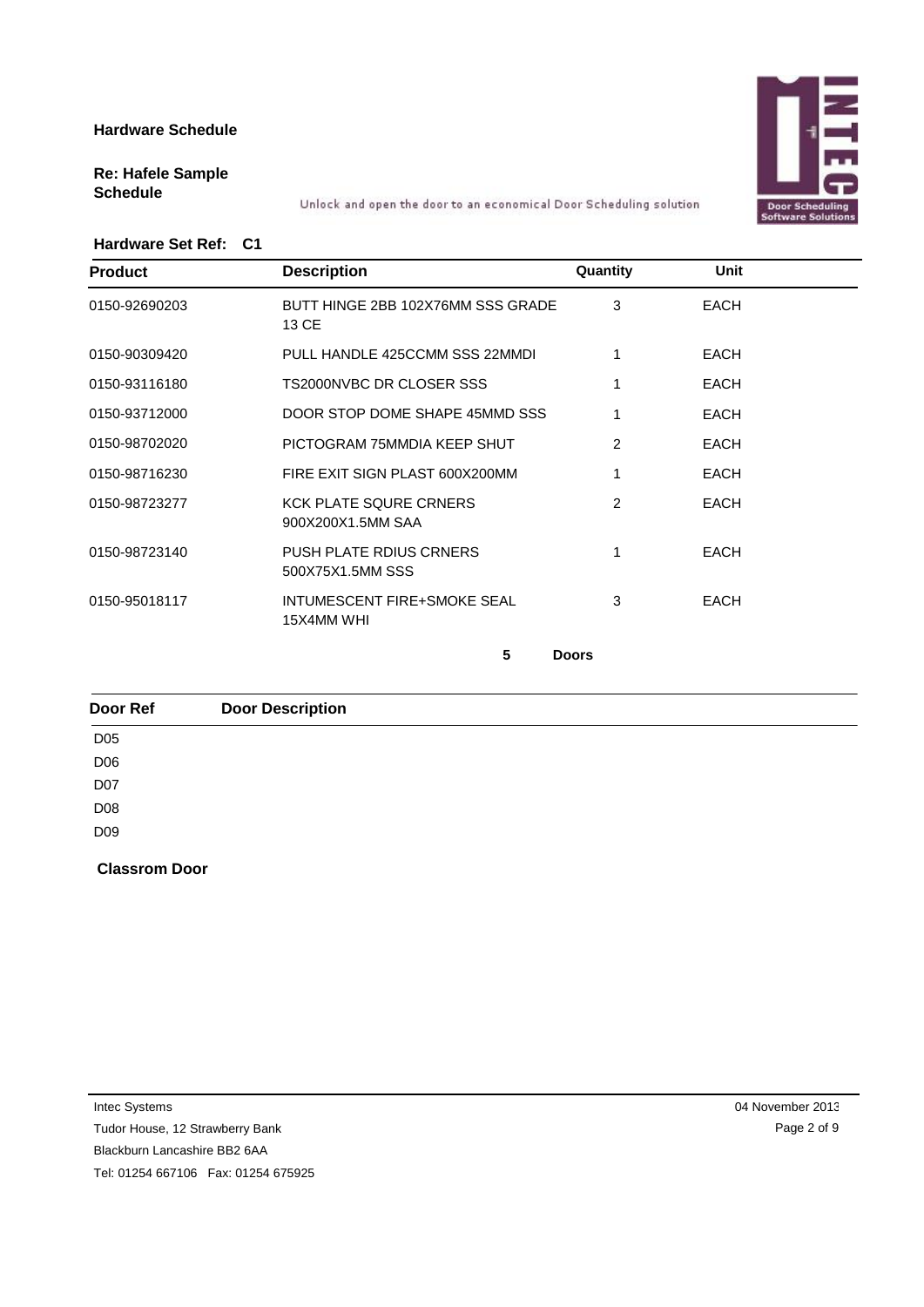# Door Scheduli<br>Software Soluti

# **Re: Hafele Sample**

**Schedule** Unlock and open the door to an economical Door Scheduling solution

#### **Hardware Set Ref: E1**

| <b>Product</b> | <b>Description</b>                                 | Quantity      | <b>Unit</b> |  |
|----------------|----------------------------------------------------|---------------|-------------|--|
| 0150-92690203  | BUTT HINGE 2BB 102X76MM SSS GRADE<br>13 CE         | 3             | <b>EACH</b> |  |
| 0150-90259300  | ESCUTCHEON PROF CYL SSS 52MMD                      |               | <b>EACH</b> |  |
| 0150-90309420  | PULL HANDLE 425CCMM SSS 22MMDI                     | 1             | <b>EACH</b> |  |
| 0150-93116180  | TS2000NVBC DR CLOSER SSS                           |               | <b>EACH</b> |  |
| 0150-98723277  | <b>KCK PLATE SQURE CRNERS</b><br>900X200X1.5MM SAA | $\mathcal{P}$ | <b>EACH</b> |  |
| 0150-91122550  | DIN MORTICE DEADLOCK FULL CASE<br>55MM             | 1             | <b>EACH</b> |  |
| 0150-91656653  | 35/35MM DOUBLE CYLINDER 5 PIN SAT NI               |               | <b>EACH</b> |  |
| 0150-98723140  | <b>PUSH PLATE RDIUS CRNERS</b><br>500X75X1.5MM SSS |               | <b>EACH</b> |  |
| 0150-95014227  | DRAUGHT SEAL V STRIP 7X9MM 2.5M X 2<br><b>WHT</b>  |               | <b>SET</b>  |  |
|                |                                                    |               | <b>EACH</b> |  |

**Door Ref Door Description**

D03

**Entrance Door**

Intec Systems

Tudor House, 12 Strawberry Bank

Blackburn Lancashire BB2 6AA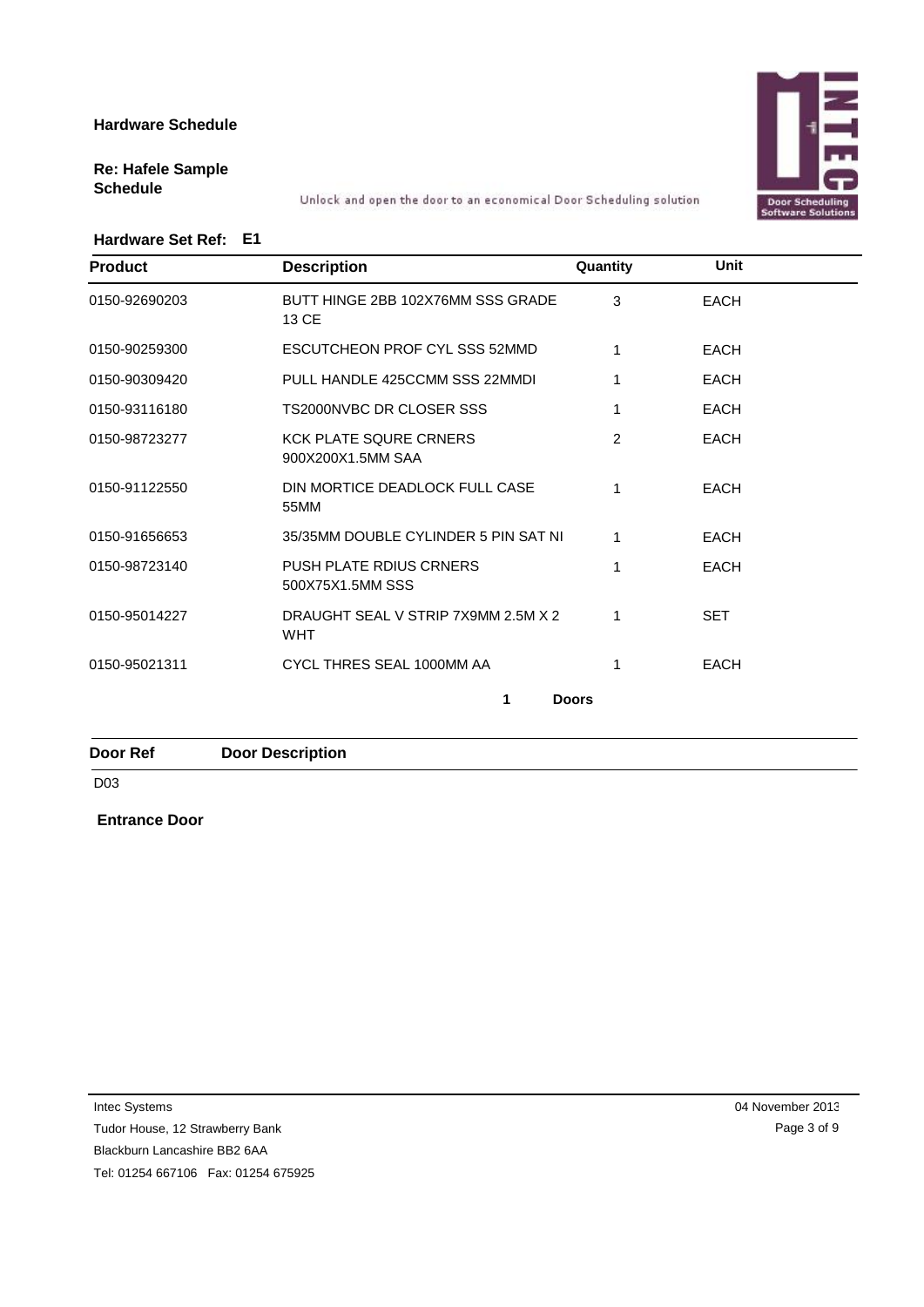

# **Re: Hafele Sample**

**Schedule** Unlock and open the door to an economical Door Scheduling solution

#### **Hardware Set Ref: I1**

| <b>Product</b> | <b>Description</b>                                 | Quantity      | <b>Unit</b> |  |
|----------------|----------------------------------------------------|---------------|-------------|--|
| 0150-92690203  | BUTT HINGE 2BB 102X76MM SSS GRADE<br>13 CE         | 3             | <b>EACH</b> |  |
| 0150-90309420  | PULL HANDLE 425CCMM SSS 22MMDI                     |               | <b>EACH</b> |  |
| 0150-93116180  | TS2000NVBC DR CLOSER SSS                           |               | <b>EACH</b> |  |
| 0150-93712000  | DOOR STOP DOME SHAPE 45MMD SSS                     |               | <b>EACH</b> |  |
| 0150-98702020  | PICTOGRAM 75MMDIA KEEP SHUT                        | 2             | <b>EACH</b> |  |
| 0150-98716230  | FIRE EXIT SIGN PLAST 600X200MM                     |               | <b>EACH</b> |  |
| 0150-98723277  | <b>KCK PLATE SQURE CRNERS</b><br>900X200X1.5MM SAA | $\mathcal{P}$ | <b>EACH</b> |  |
| 0150-98723140  | <b>PUSH PLATE RDIUS CRNERS</b><br>500X75X1.5MM SSS |               | <b>EACH</b> |  |
| 0150-95018117  | INTUMESCENT FIRE+SMOKE SEAL<br>15X4MM WHI          | 3             | <b>EACH</b> |  |
|                | 1                                                  | <b>Doors</b>  |             |  |

**Door Ref Door Description**

D02

**Lobby**

Intec Systems

Tudor House, 12 Strawberry Bank

Blackburn Lancashire BB2 6AA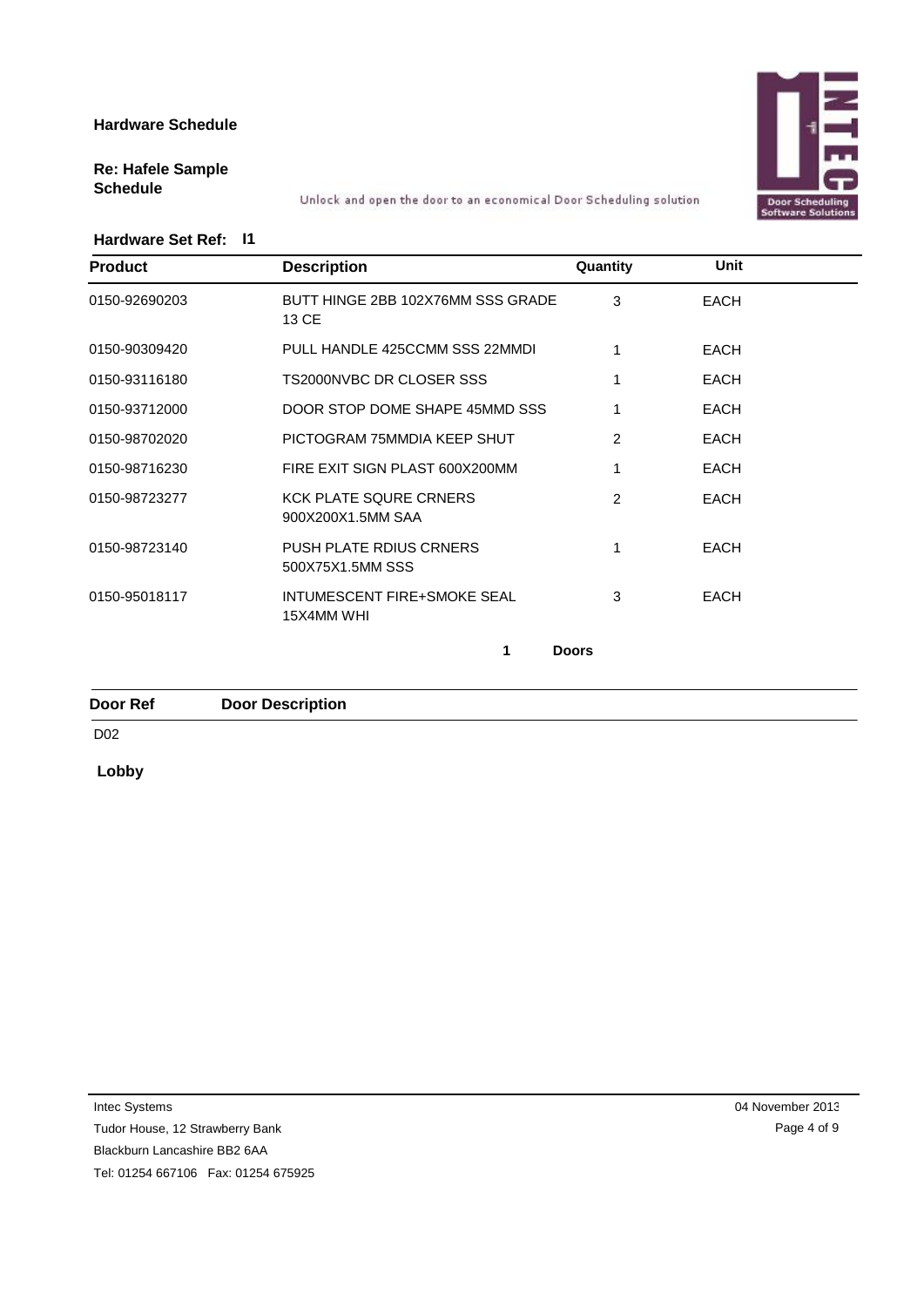

# **Re: Hafele Sample**

**Schedule** Unlock and open the door to an economical Door Scheduling solution

#### **Hardware Set Ref: I2**

| <b>Product</b> | <b>Description</b>                                 | Quantity     | Unit        |  |
|----------------|----------------------------------------------------|--------------|-------------|--|
| 0150-92690203  | BUTT HINGE 2BB 102X76MM SSS GRADE<br>13 CE         | 3            | <b>EACH</b> |  |
| 0150-93116180  | TS2000NVBC DR CLOSER SSS                           |              | <b>EACH</b> |  |
| 0150-93710802  | DOOR STOP 80MM SATIN ST ST                         |              | <b>EACH</b> |  |
| 0150-98716230  | FIRE EXIT SIGN PLAST 600X200MM                     |              | <b>EACH</b> |  |
| 0150-98723277  | <b>KCK PLATE SQURE CRNERS</b><br>900X200X1.5MM SAA | 2            | <b>EACH</b> |  |
| 0150-91202055  | SIMPLEX MECHANICAL DIGITAL LOCK                    |              | <b>EACH</b> |  |
| 0150-98718620  | STAFF ROOM SIGN 175X35MM SSS                       |              | <b>EACH</b> |  |
| 0150-95018117  | <b>INTUMESCENT FIRE+SMOKE SEAL</b><br>15X4MM WHI   | 3            | <b>EACH</b> |  |
|                |                                                    | <b>Doors</b> |             |  |

#### **Door Ref Door Description**

#### D01

#### **Staffroom**

Intec Systems

Tudor House, 12 Strawberry Bank

Blackburn Lancashire BB2 6AA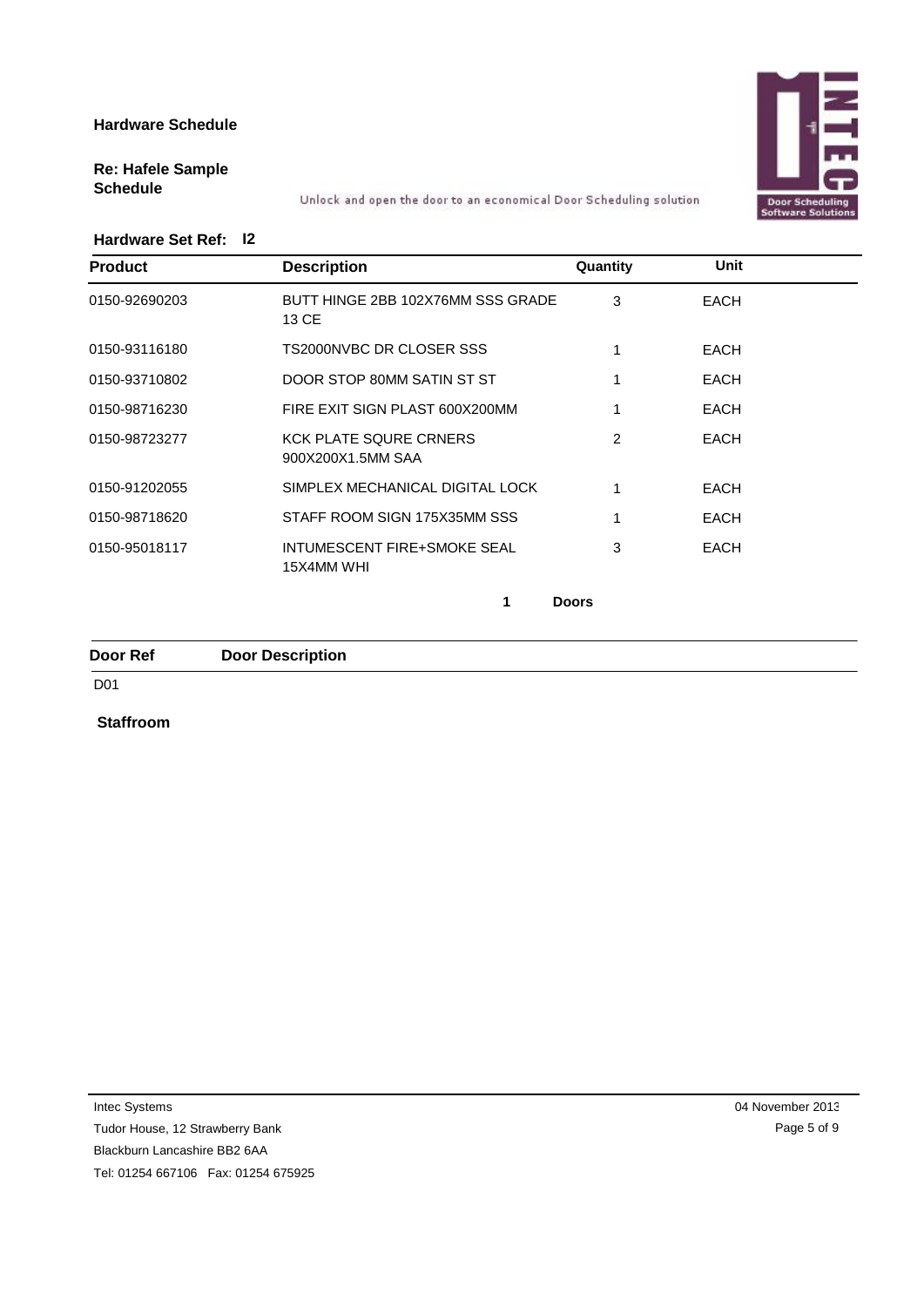Door Scheduling<br>Software Solution

# **Re: Hafele Sample**

**Schedule** Unlock and open the door to an economical Door Scheduling solution

## **Door Summary**

| <b>Door Reference</b> | <b>Set Reference</b> | <b>Door Description</b> |
|-----------------------|----------------------|-------------------------|
| D <sub>01</sub>       | 12                   |                         |
| D <sub>02</sub>       | $\mathsf{I}$         |                         |
| D <sub>03</sub>       | E <sub>1</sub>       |                         |
| D <sub>05</sub>       | C <sub>1</sub>       |                         |
| D <sub>06</sub>       | C <sub>1</sub>       |                         |
| D07                   | C <sub>1</sub>       |                         |
| D <sub>08</sub>       | C <sub>1</sub>       |                         |
| D <sub>09</sub>       | C <sub>1</sub>       |                         |

Intec Systems

Tudor House, 12 Strawberry Bank

Blackburn Lancashire BB2 6AA

Tel: 01254 667106 Fax: 01254 675925

04 November 2013 Page 6 of 9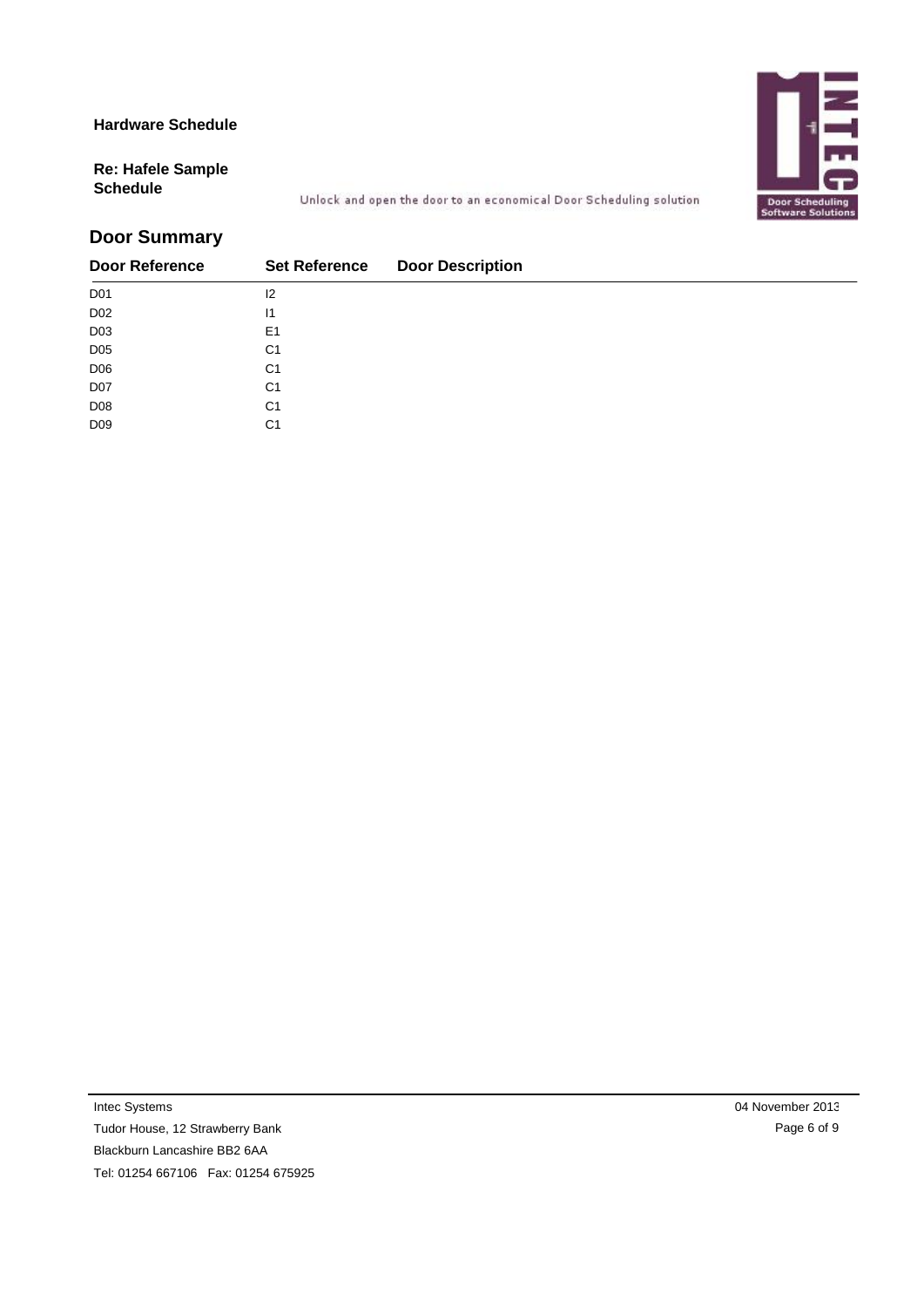**Re: Hafele Sample**



## **Schedule** Unlock and open the door to an economical Door Scheduling solution

## **Set Summary**

| Set Ref.       | Door Qty |  |
|----------------|----------|--|
| C <sub>1</sub> |          |  |
| E <sub>1</sub> |          |  |
| 11             |          |  |
| 12             |          |  |
|                |          |  |

**Total Doors: 8**

Intec Systems

Tudor House, 12 Strawberry Bank Blackburn Lancashire BB2 6AA

Tel: 01254 667106 Fax: 01254 675925

04 November 2013 Page 7 of 9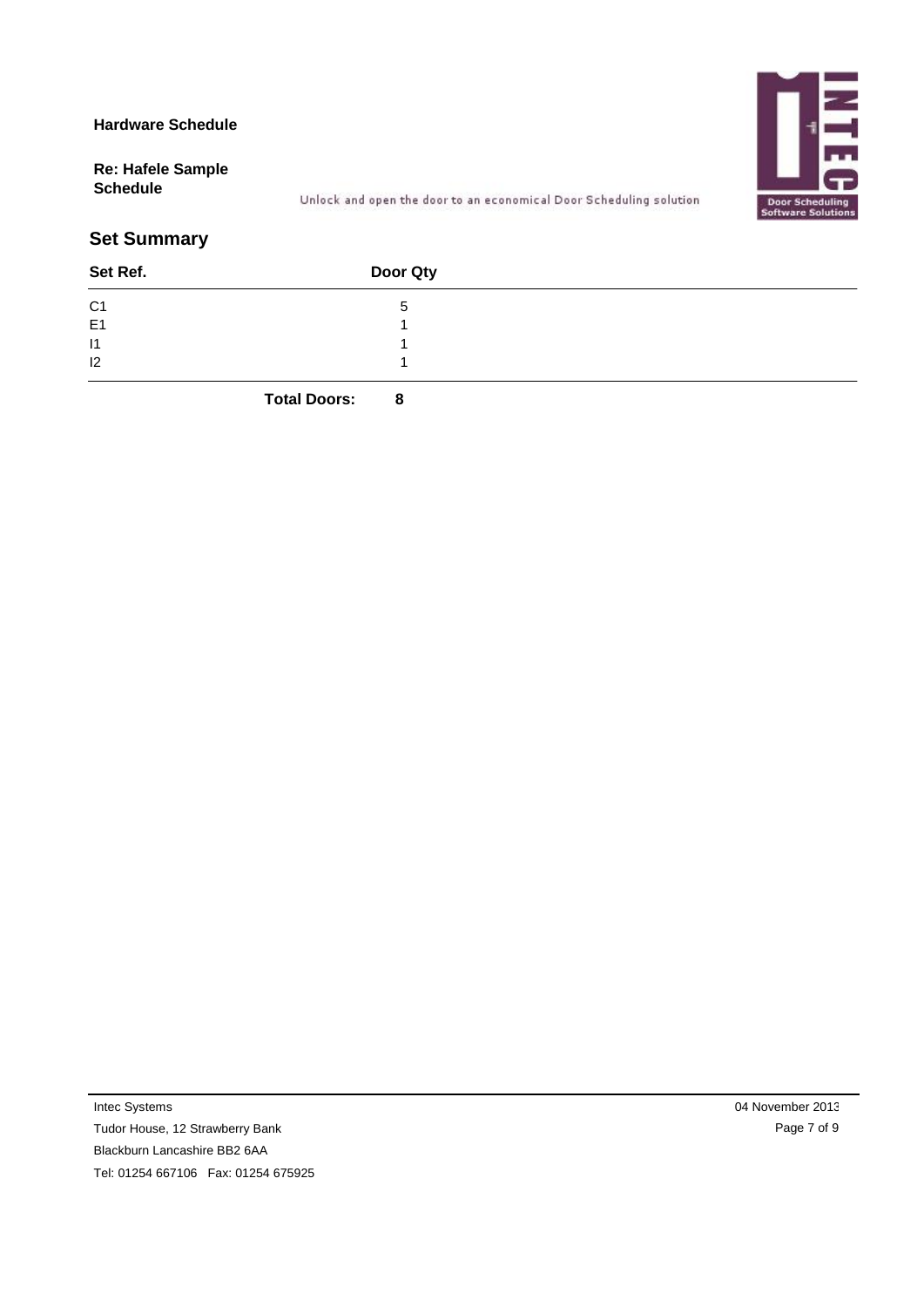# **Re: Hafele Sample**

**Schedule** Unlock and open the door to an economical Door Scheduling solution

## **Product Summary**

| <b>Product Code</b> | <b>Description</b>                       | Qty               | Unit        |
|---------------------|------------------------------------------|-------------------|-------------|
| 0150-92690203       | BUTT HINGE 2BB 102X76MM SSS GRADE 13 CE  | 24                | <b>EACH</b> |
| 0150-90259300       | <b>ESCUTCHEON PROF CYL SSS 52MMD</b>     | 1                 | <b>EACH</b> |
| 0150-90309420       | PULL HANDLE 425CCMM SSS 22MMDI           | $\overline{7}$    | <b>EACH</b> |
| 0150-93116180       | TS2000NVBC DR CLOSER SSS                 | 8                 | <b>EACH</b> |
| 0150-93710802       | DOOR STOP 80MM SATIN ST ST               | 1                 | <b>EACH</b> |
| 0150-93712000       | DOOR STOP DOME SHAPE 45MMD SSS           | 6                 | <b>EACH</b> |
| 0150-98702020       | PICTOGRAM 75MMDIA KEEP SHUT              | $12 \overline{ }$ | <b>EACH</b> |
| 0150-98716230       | FIRE EXIT SIGN PLAST 600X200MM           | 7                 | <b>EACH</b> |
| 0150-98723277       | KCK PLATE SQURE CRNERS 900X200X1.5MM SAA | 16                | <b>EACH</b> |
| 0150-91122550       | DIN MORTICE DEADLOCK FULL CASE 55MM      |                   | <b>EACH</b> |
| 0150-91656653       | 35/35MM DOUBLE CYLINDER 5 PIN SAT NI     |                   | <b>EACH</b> |
| 0150-91202055       | SIMPLEX MECHANICAL DIGITAL LOCK          |                   | <b>EACH</b> |
| 0150-98718620       | STAFF ROOM SIGN 175X35MM SSS             |                   | <b>EACH</b> |
| 0150-98723140       | PUSH PLATE RDIUS CRNERS 500X75X1.5MM SSS | 7                 | <b>EACH</b> |
| 0150-95014227       | DRAUGHT SEAL V STRIP 7X9MM 2.5M X 2 WHT  |                   | <b>SET</b>  |
| 0150-95018117       | INTUMESCENT FIRE+SMOKE SEAL 15X4MM WHI   | 21                | <b>EACH</b> |
| 0150-95021311       | CYCL THRES SEAL 1000MM AA                |                   | <b>EACH</b> |
|                     | <b>Total Items:</b>                      | 116               |             |

Tudor House, 12 Strawberry Bank

Blackburn Lancashire BB2 6AA